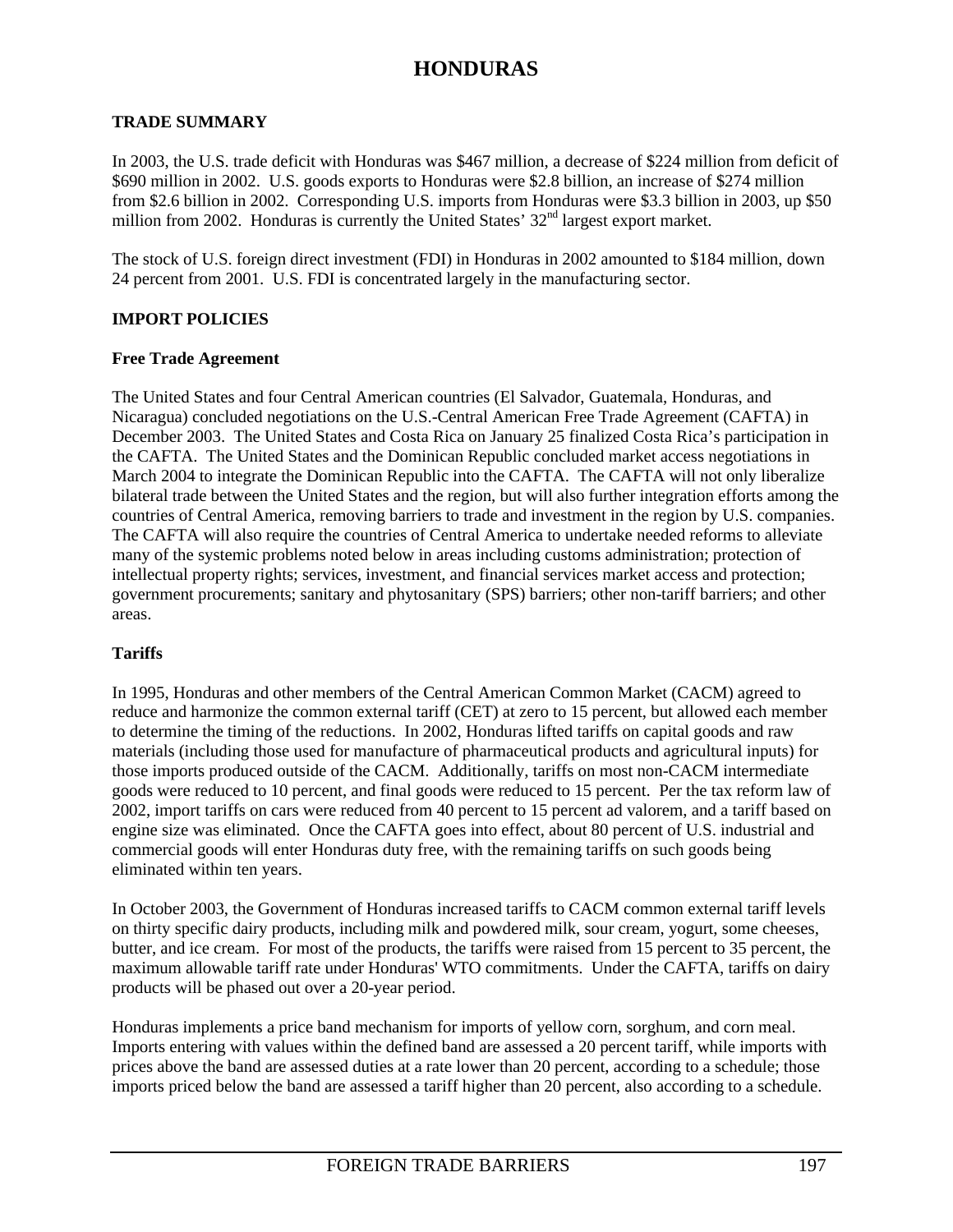The government also maintains a seasonal restriction on the price band. Implementation of the CAFTA will require Honduras to eliminate the price band system.

In addition to the above, the Government of Honduras, farm groups, and importers have agreed to a quasitariff-rate quota in which the price band remains in effect until local grain supplies are exhausted, after which a one percent duty is applied to imports. Another quasi-tariff-rate quota system is in place for imports of rice. The United States has strongly opposed the Honduran policies on these grains as limiting access for U.S. agricultural products. When implemented, the CAFTA will lead to the elimination of this system. Tariffs on most grains and flour will be eliminated within 15 years after the agreement takes effect, except for rice tariffs, which will be phased out over 18 years. Under the CAFTA, textiles and apparel will be duty-free and quota-free immediately if they meet the Agreement's rule of origin, promoting new opportunities for U.S. and Central American fiber, yarn, fabric and apparel manufacturing.

The CAFTA will eliminate tariffs on virtually all agricultural products within a maximum of fifteen years (dairy in 20 years and poultry in 18). The Agreement also requires transparency and efficiency in administering customs procedures, including the CAFTA rules of origin. Honduras committed to ensure procedural certainty and fairness and all parties agree to share information to combat illegal transshipment of goods.

Honduras implemented the WTO Customs Valuation Agreement in February 2000.

## **STANDARDS, TESTING, LABELING AND CERTIFICATION**

Honduras maintains a ban on some U.S. raw poultry imports, based on sanitary and phytosanitary (SPS) concerns. The U.S. Department of Agriculture estimates that if Honduran restrictions on U.S. raw poultry and poultry parts were lifted, U.S. producers could export an additional \$10 million of poultry products to Honduras, annually.

Application of sanitary and phytosanitary requirements is lacking in transparency, and changes in SPS requirements are seldom reported to the WTO as required, resulting in uncertainty among U.S. suppliers and Honduran importers. In 2002 and 2003, Honduran importers had initial difficulty in receiving permission to import turkey into Honduras, though in each year permission was eventually granted. The Honduran government has also cited SPS concerns in periodically denying applications for the importation of pork and dairy products. Honduras committed during the CAFTA negotiations to resolve these issues (see below).

The Honduran government requires that sanitary permits be obtained from the Ministry of Health for all imported foodstuffs. During 2003, a U.S. supermarket chain complained that delays in the process of granting these permits were hampering the company's ability to import its products into Honduras. The Ministry of Health agreed to accelerate the process by focusing most closely on products considered to be at high risk for sanitary concerns (such as raw meat) and simplifying the procedures for low-risk products. Honduran law also requires that all processed food products be labeled in Spanish and registered with the Division of Food Control (DFC) of the Ministry of Health.

Under the CAFTA, Honduras agreed to apply the science-based disciplines of the WTO Agreement on Sanitary and Phytosanitary Measures, and will move toward recognizing export eligibility for all plants inspected under the U.S. food safety and inspection system. Through the work of this group, additional commitments to resolve specific unjustified measures restricting trade between Honduras and the United States have also been agreed. When the United States and Central America launched the CAFTA negotiations, they initiated an active working group dialogue on SPS barriers to agricultural trade that met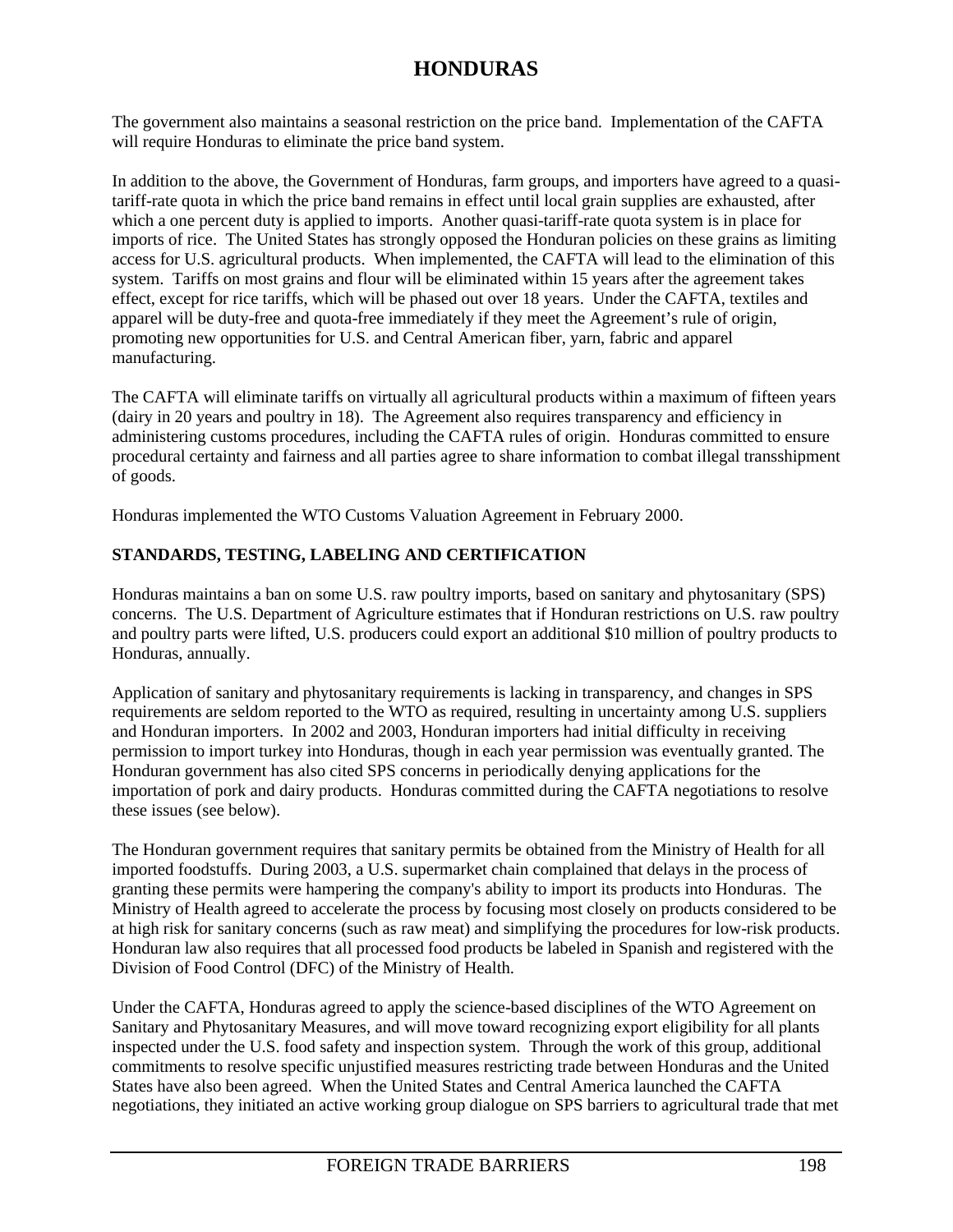alongside the negotiations to facilitate market access. The objective was to leverage the impetus of active trade negotiations to seek difficult changes to the countries' SPS regimes. The SPS Working Group remains committed to continue working on resolution of outstanding issues even after the negotiations concluded.

### **GOVERNMENT PROCUREMENT**

Honduras is not a party to the WTO Government Procurement Agreement. Under the Government Contracting Law, which entered into force in October 2001, all public works contracts over one million lempiras (\$55,690) must be offered through public competitive bidding. Public contracts between 500,000 and one million lempiras (\$27,845 and \$55,690) can be offered through a private bid, and contracts less than 500,000 lempiras (\$27,845) are exempt from the bidding process. Currently, to participate in public tenders, foreign firms are required to act through a local agent (at least 51 percent Honduran-owned). The CAFTA eliminates this requirement.

While foreign firms are granted national treatment for public bids, some still complain of mismanagement and lack of transparency in the bid processes. The Government of Honduras has tried to improve transparency and fairness in government procurement by hiring the United Nations Development Program (UNDP) to manage procurement for an increasing number of ministries and state-owned entities. However, U.S. companies have still expressed concern about the way the state telecommunication company Hondutel and UNDP have been managing major procurement projects.

Under the CAFTA, U.S. suppliers will be granted non-discriminatory rights to bid on contracts from most Central American government entities, including key ministries and state-owned enterprises. The CAFTA requires fair and transparent procurement procedures, such as advance notice of purchases and timely and effective bid review procedures. The CAFTA's anti-corruption provisions ensure that bribery in trade-related matters, including in government procurement, is specified as a criminal offense under Central American and U.S. laws.

## **EXPORT SUBSIDIES**

Honduras does not have export subsidies or export-promotion schemes other than the tax exemptions given to firms in free trade zones. The CAFTA will require the elimination of WTO-illegal export subsidies.

## **INTELLECTUAL PROPERTY RIGHTS (IPR) PROTECTION**

Honduras has significantly improved consistency with the TRIPS Agreement through legal revisions enacted in December 1999. However, the Honduran Congress must still pass laws governing the design of integrated circuits and plant variety protection.

Honduras is a member of the World Intellectual Property Organization (WIPO) since 1983. Honduras and the United States initialed a Bilateral Intellectual Property Rights (IPR) Agreement in March 1999, but both parties decided to fold the provisions into the CAFTA, which, once implemented, will strengthen intellectual property rights protection in all areas. Honduras became party to the WIPO Copyright Treaty (WCT) and the WIPO Performances and Phonogram Treaty (WPPT) in May 2002.

CAFTA provisions will strengthen Honduras' IPR protection regimes to conform with, and in many areas exceed, WTO norms and will criminalize end-user piracy, providing a strong deterrence against piracy and counterfeiting. The CAFTA will require all member countries to authorize the seizure, forfeiture, and destruction of counterfeit and pirated goods and the equipment used to produce them. It will also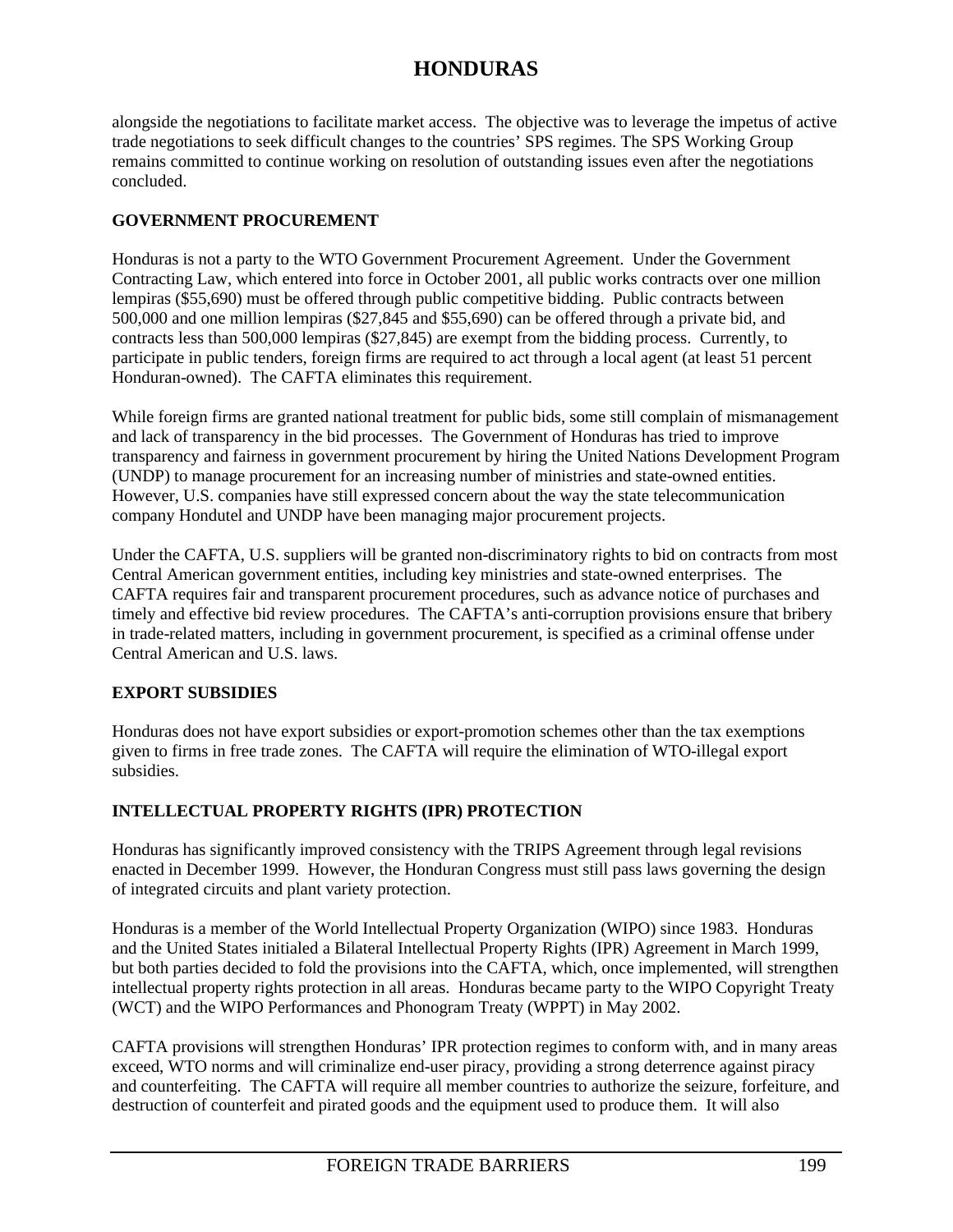mandate both statutory and actual damages for copyright infringement and trademark piracy. This serves as a deterrent against piracy, and ensures that monetary damages can be awarded even when it is difficult to assign a monetary value to the violation.

## **Copyrights**

Honduras' copyright law, updated in 1999, added more than twenty different criminal offenses related to copyright infringement and established fines and suspension of services that can be levied against offenders. However, the piracy of books, sound and video recordings, compact discs, and computer software is still widespread in Honduras, due in part to limited enforcement capacity. U.S. companies are concerned that recent attempts to prosecute computer software infringement cases have been met with resistance by officials in the Ministry of Industry and Trade's IPR Division and the Attorney General's office. U.S. software companies are currently focusing on legalization of pirated software used in some ministries and state-owned entities. A major U.S. software company estimates that it loses \$5 million annually due to software piracy in Honduras. The CAFTA enforcement provisions are designed to help reduce copyright piracy.

### **Patents and Trademarks**

Honduras ratified the Paris Convention for the Protection of Industrial Property in 1994. The Honduran Congress enacted a 1999 Law of Industrial Property to provide improved protection for both trademarks and patents. To be protected under Honduran law, patents and trademarks currently must be registered with the Ministry of Industry and Trade. The CAFTA will eliminate cumbersome registration requirements.

Recent modifications to the Patent Law of 1993 include patent protection for pharmaceuticals, and extend the term of protection for a patent from seventeen to twenty years from the date of filing to meet WTO standards. The term for cancellation of a trademark for lack of use has been extended from one year to three years. Trademarks are valid for up to ten years from the registration date. The illegitimate registration of well-known trademarks has, however, been a persistent problem in Honduras. The CAFTA enforcement provisions are designed to help reduce trademark piracy.

U.S. pharmaceutical companies have complained that the Ministry of Health, in approving a competing company's pharmaceutical product, has often failed to respect their data exclusivity rights as guaranteed under article 39 of the WTO TRIPs agreement and article 77 of Honduras' Industrial Property Law. (Honduran law provides five-year exclusive use of data provided in support of registering pharmaceutical products.) The Honduran Government's uneven history in protection of intellectual property rights leads to uncertainty for U.S. investors. The CAFTA obligations clarify that test data and trade secrets submitted to a government for the purpose of product approval will be protected against unfair commercial use for a period of 5 years for pharmaceuticals and 10 years for agricultural chemicals.

Although, there is currently no effective means of providing protection for plant varieties, as required by the TRIPS Agreement, Honduras committed in the CAFTA to accede to the UPOV Convention (International Union for the Protection of New Varieties of Plants, 1991) by January 1, 2006, or provide patent protection for plants by the date of entry into force of the CAFTA.

## **SERVICES BARRIERS**

Currently, special government authorization must be obtained to invest in the tourism, hotel, and banking services sectors. Foreigners may not hold a seat in Honduras' two stock exchanges or provide direct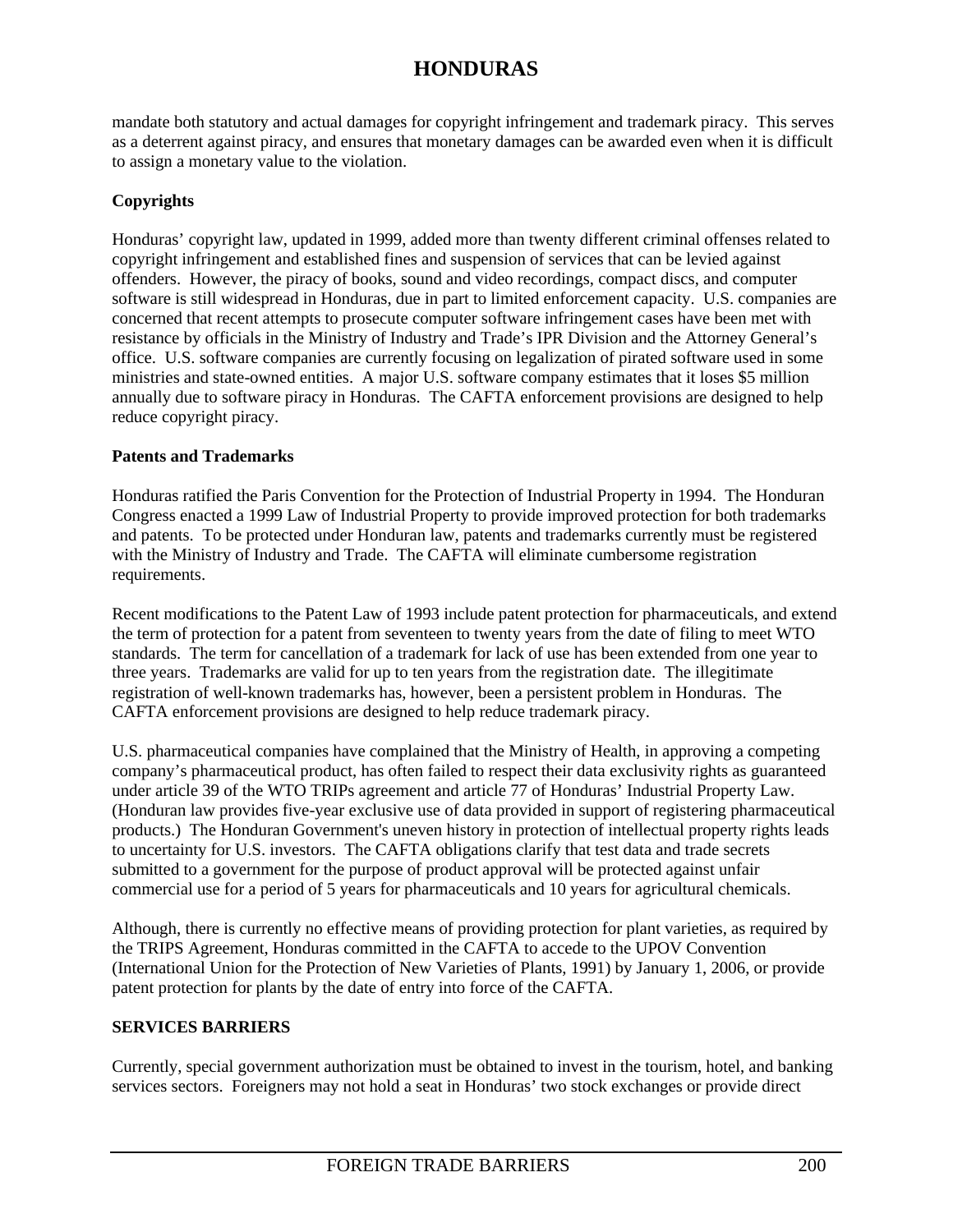brokerage services in these exchanges. Honduran professional bodies heavily regulate the licensing of foreigners to practice law, medicine, engineering, accounting, and other professions.

Under the CAFTA, Honduras will accord substantial market access in services across their entire services regime, subject to very few exceptions. In addition, U.S. financial service suppliers would have full rights to establish subsidiaries, joint ventures or branches for banks and insurance companies. Honduras will allow U.S.-based firms to offer cross-border services in areas such as financial information and data processing, and financial advisory services. In addition, Central American mutual funds will be able to use foreign-based portfolio managers. The commitments in services cover both cross-border supply of services as well as the right to invest and establish a local services presence (such as in tourism or securities). Market access to services is supplemented by requirements for regulatory transparency. Regulatory authorities must use open and transparent administrative procedures, consult with interested parties before issuing regulations, provide advance notice and comment periods for proposed rules, and publish all regulations. The right to provide professional services will be granted on a reciprocal basis depending on the requirements in individual U.S. states.

### **INVESTMENT BARRIERS**

The Constitution of Honduras requires that all foreign investment complement, but not substitute for, national investment. Currently, the Government of Honduras must approve any foreign investment in sectors including, telecommunications, basic health, air transport, insurance and financial services, private education, and most sectors related to natural resources and farming. Foreigners are barred from smallscale commercial and industrial activities with an investment less than 150,000 lempiras (about \$8,353). Foreign ownership of land within 40 km of the coastlines and national boundaries is constitutionally prohibited, though tourism investment laws allow for certain exceptions. Inadequate land title procedures have led to numerous investment disputes involving U.S.-citizen landowners. Under the CAFTA, U.S. investors will enjoy in almost all circumstances the right to establish, acquire and operate investments in Honduras on an equal footing with local investors.

In 2001, a Bilateral Investment Treaty (BIT) between the U.S. and Honduras entered into force. The treaty provides for equal protection under the law for U.S. investors in Honduras and permits expropriation only in accordance with international legal standards and accompanied by adequate compensation. U.S. investors in Honduras also have the right to submit an investment dispute to binding international arbitration.

Honduras has taken the following limited exceptions to its BIT national treatment obligation: properties on cays, reefs, rocks, shoals or sandbanks or on islands or on any property located within 40 km of the coastline or land borders of Honduras, small scale industry and commerce with total invested capital of no more than \$40,000 or its equivalent in national currency, ownership, operation and editorial control of broadcast radio and television, ownership, operation and editorial control of general interest periodicals and newspapers published in Honduras.

In the investment chapter of the CAFTA, Honduras will commit to provide a higher level of protection for U.S. investors than under the existing BIT. The CAFTA requires that all forms of investment will be protected, including enterprises, debt, concessions, contracts and intellectual property. Among the rights afforded to U.S. investors are due process protections and the right to receive a fair market value for property in the event of an expropriation. Investor rights will be backed by an effective, impartial procedure for dispute settlement that is fully transparent. Submissions to dispute panels and panel hearings will be open to the public, and interested parties will have the opportunity to submit their views.

## **TRADE RESTRICTIONS AFFECTING ELECTRONIC COMMERCE**